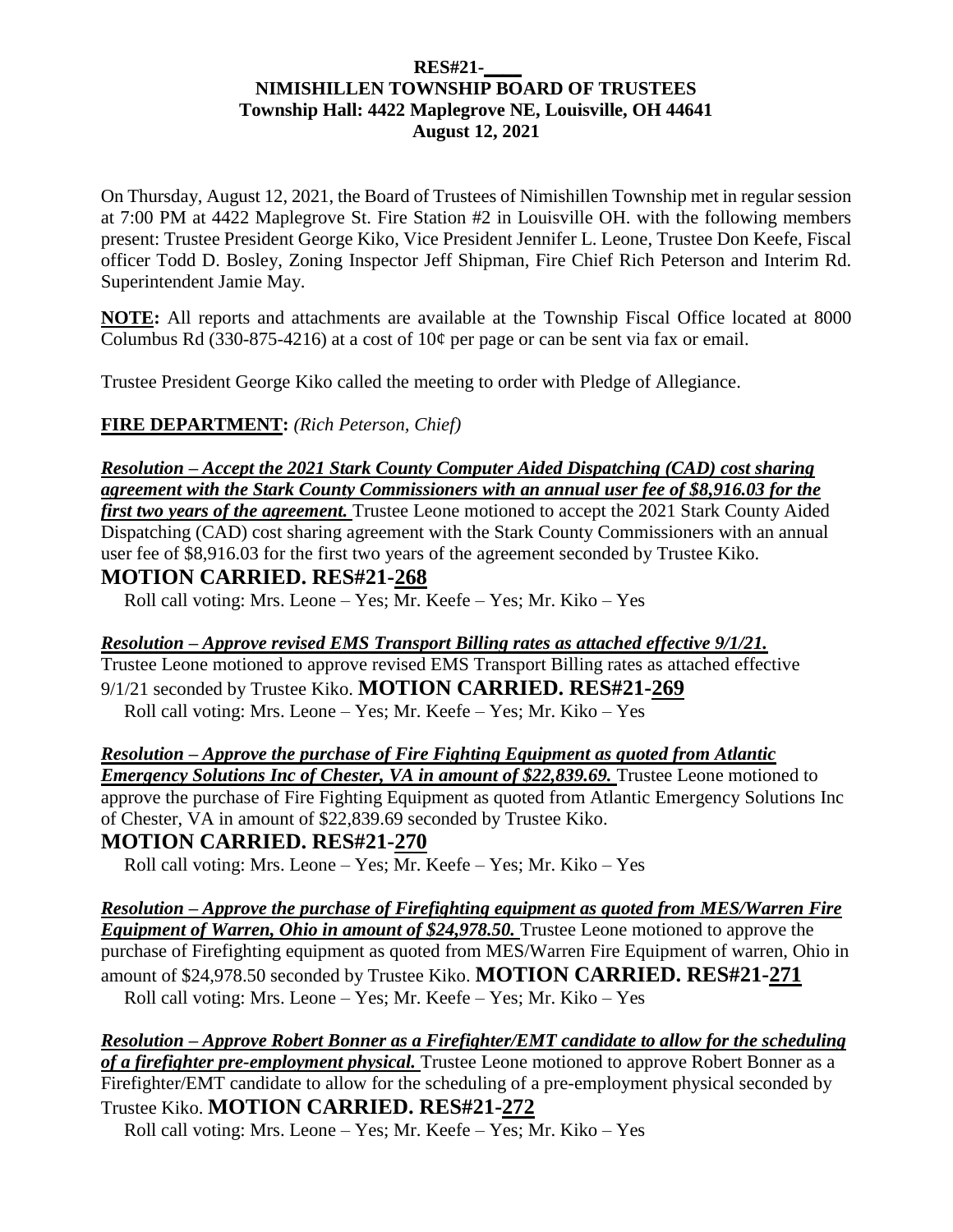*Resolution – Accept the resignation of Firefighter Cory Clark effective 8/12/21.* Trustee Leone motioned to accept the resignation of Firefighter Cory Clark effective 8/12/21 seconded by Trustee Kiko. **MOTION CARRIED. RES#21-273** 

Roll call voting: Mrs. Leone – Yes; Mr. Keefe – Yes; Mr. Kiko – Yes

*Resolution – Accept the resignation of firefighter Dale Frietag effective 8/12/21.* Trustee Leone motioned to accept the resignation of Firefighter Dale Frietag effective 8/12/21 seconded by Trustee Kiko. **MOTION CARRIED. RES#21-274** 

Roll call voting: Mrs. Leone – Yes; Mr. Keefe – Yes; Mr. Kiko – Yes

*Resolution – Accept the resignation of Firefighter Adam Haas effective 8/12/21.* Trustee Leone motioned to accept the resignation of Firefighter Adam Haas effective 8/12/21 seconded by Trustee Kiko. **MOTION CARRIED. RES#21-275** 

Roll call voting: Mrs. Leone – Yes; Mr. Keefe – Yes; Mr. Kiko – Yes

#### **ROAD DEPARTMENT:** *(Jamie May, Interim Rd. Superintendent)*

*Resolution – Approve the August 12, 2021 Road Report.* Trustee Leone motioned to approve the August 12, 2021 Road report seconded by Trustee Kiko.

### **MOTION CARRIED. RES#21-276**

Roll call voting: Mrs. Leone – Yes; Mr. Keefe – Yes; Mr. Kiko – Yes

*Resolution – Approve a \$7000.00 purchase order for Diano Supply Company for concrete for the Meese Road Project.* Trustee Leone motioned to approve a \$7000.00 purchase order for Diano

Supply Company for concrete for the Meese Road Project seconded by Trustee Kiko. **MOTION CARRIED. RES#21-277**

Roll call voting: Mrs. Leone – Yes; Mr. Keefe – Yes; Mr. Kiko – Yes

### **FISCAL OFFICER:** *(Todd D. Bosley)*

*Resolution – Approve the Louisville Herald 1 year subscription renewal in amount of \$33.00..*  Trustee Leone motioned to approve the Louisville Herald 1 year subscription renewal in amount of \$33.00 seconded by Trustee Kiko. **MOTION CARRIED. RES#21-278** Roll call voting: Mrs. Leone – Yes; Mr. Keefe – Yes; Mr. Kiko - Yes

*Resolution – Approve Alternative Tax Budget for 2021.* Trustee Leone motioned to approve Alternative tax Budget for 2021 seconded by Trustee Kiko. **MOTION CARRIED. RES#20-279**

Roll call voting: Mrs. Leone – Yes; Mr. Keefe – Yes; Mr. Kiko – Yes

*Resolution – Approve minutes for July 22, 2021 Trustees Meeting.* Trustee Leone motioned to approve minutes for July 22, 2021 Trustees Meeting seconded by Trustee Kiko. **MOTION CARRIED. RES#21-280**

Roll call voting: Mrs. Leone – Yes; Mr. Keefe – Yes; Mr. Kiko – Yes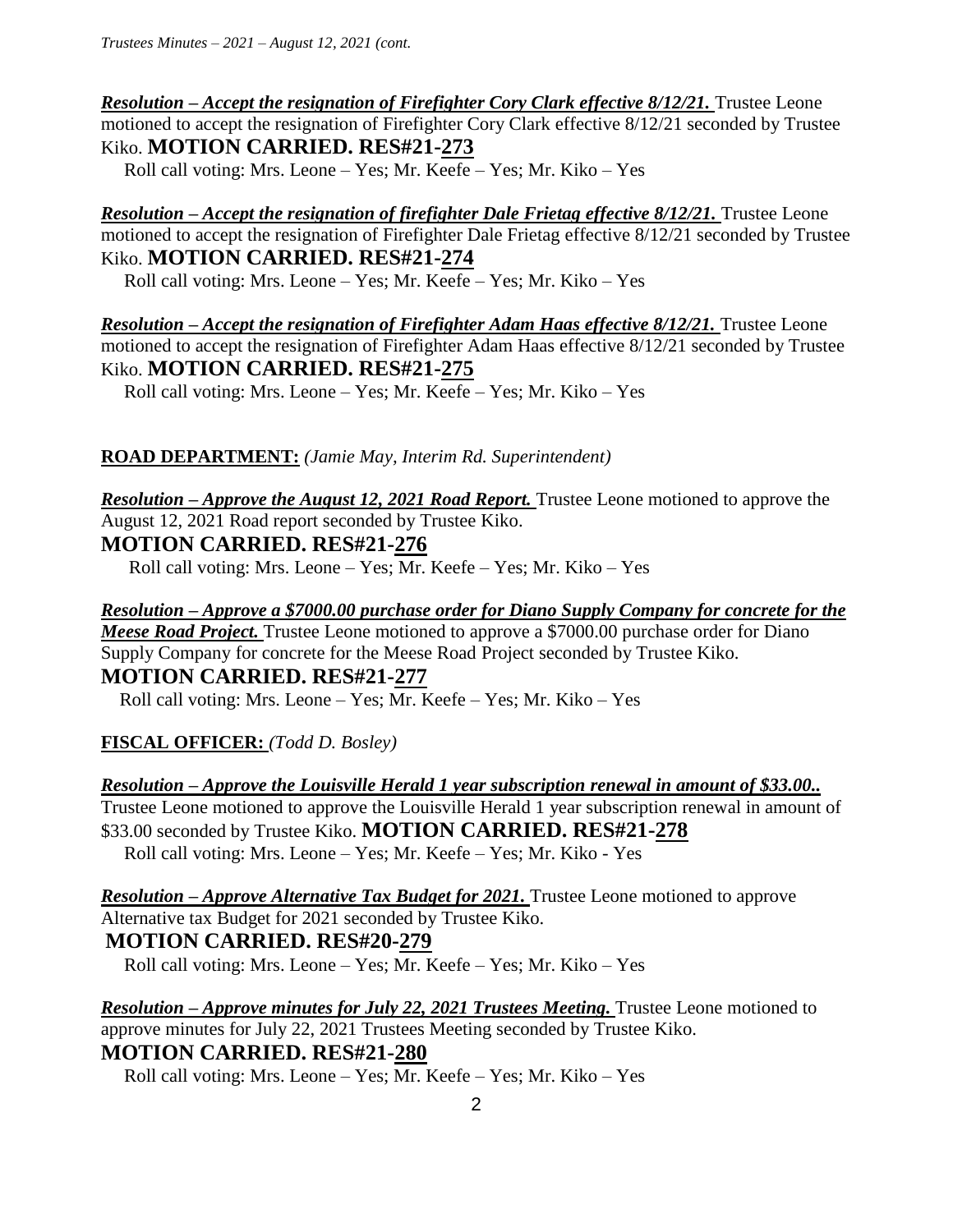# **CONCERNS OF CITIZENS:**

- **1.** Scott Ehlers Park St. Recognized Father
- **2.** Jim Morris 4514 Eastland Ave. School Board Meeting, Township Requiring emails & DD Tree Service advertising as Business location in residential area.
- **3.** Judy George 5874 Noel St. Paving issues on Noel St.
- **4.** Keith Strohbelt Zoning of Fairhope Property, opposed to Zone change

## **ZONING:** *(Jeff Shipman, Zoning Inspector)*

*Resolution – Approve the August 12, 2021 Zoning Report.* Trustee Leone motioned to accept the August 12, 2021 Zoning report seconded by trustee Kiko.

# **MOTION CARRIED. RES#21-281**

Roll call voting: Mrs. Leone – Yes; Mr. Keefe – Yes; Mr. Kiko – Yes

*Resolution – Approve the 2021 July Monthly Auditor Report.* Trustee Leone motioned to approve the 2021 July Monthly auditor report seconded by Trustee Kiko.

### **MOTION CARRIED. RES#21-282**

Roll call voting: Mrs. Leone – Yes; Mr. Keefe – Yes; Mr. Kiko – Yes

*Resolution – Approve the purchase of communication equipment as quoted from Always Better*  **Communication of Canton, Ohio in amount of \$2,700.00.** Trustee Leone motioned to approve the purchase of communication equipment as quoted from Always Better communication of Canton, Ohio in amount of \$2,700.00 seconded by Trustee Kiko.

# **MOTION CARRIED. RES#21-283**

Roll call voting: Mrs. Leone – Yes; Mr. Keefe – Yes; Mr. Kiko – Yes

# *Resolution – Approve Zoning Amendment in accordance with R.C. 519.12 to adopt modified zoning change to B-2, 3.8 acres for Fairhope Properties LLC and sign the Zoning Inspector*

*receipt*. Trustee Leone motioned to approve Zoning Amendment in accordance with R.C. 519.12 to adopt modified Zoning change to B-2, 3.8 acres for Fairhope Properties LLC and sign the Zoning Inspector receipt seconded by Trustee Keefe.

# **MOTION CARRIED. RES#21-284**

Roll call voting: Mrs. Leone – Yes; Mr. Keefe – Yes; Mr. Kiko – Abstained from voting

### *Resolution – Approve the Zoning Meeting set for September 9, 2021 at 7PM at Maplegrove Fire*

*Station.* Trustee Leone motioned to approve the Zoning Meeting set for September 9, 2021 at the Maplegrove Fire Station seconded by Trustee Kiko.

# **MOTION CARRIED. RES#21-285**

Roll call voting: Mrs. Leone – Yes; Mr. Keefe – Yes; Mr. Kiko – Yes

**TRUSTEES:** *(George Kiko, Jennifer Leone, Don Keefe)*

### **TRUSTEES: Executive Session**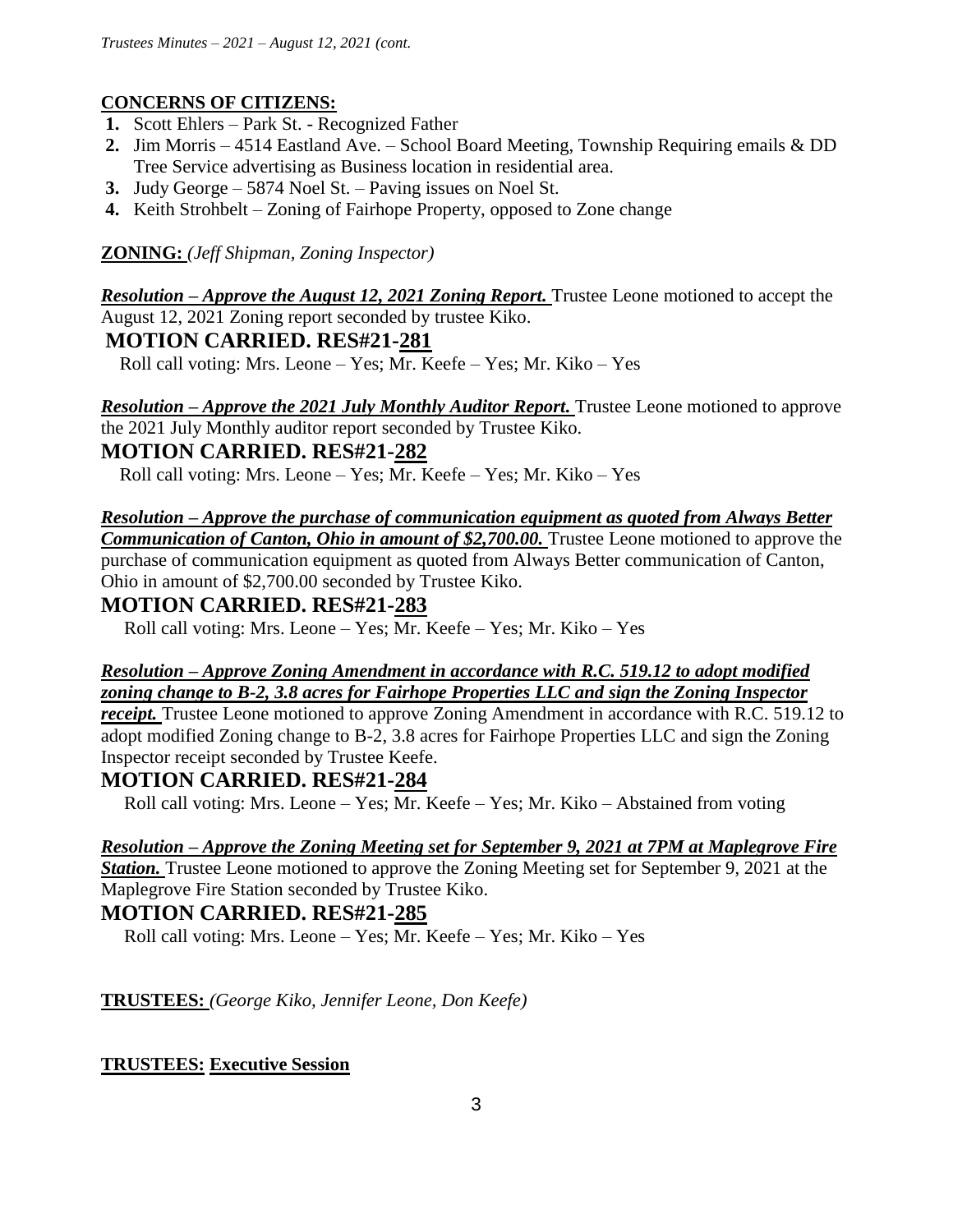- *a. Resolution – Enter into executive session from this regular meeting at 7:30 PM as authorized under O.R.C. 121.22 (G) (1) Personnel Matters to consider appointment, employment, dismissal, discipline, promotion, demotion or compensation of a public employee*. Trustee Leone approved to enter into executive session from this regular meeting as authorized under O.R.C 121.22 (G) (1) personnel matters to consider appointment, employment, dismissal, discipline, promotion, demotion or compensation of a public employee seconded by Trustee Kiko. **MOTION CARRIED. RES#21-286** Roll call voting: Mrs. Leone – Yes; Mr. Keefe – Yes; Mr. Kiko – Yes
- *b. Resolution – Return from executive session at 8:19 PM and resume the regular meeting.*  Trustee Leone motioned to return from executive session and resume the regular meeting seconded by Trustee Kiko. **MOTION CARRIED. RES#21-287** Roll call voting: Mrs. Leone – Yes; Mr. Keefe – Yes; Mr. Kiko – Yes

### *Resolution – Adopt Nimishillen Township Board of Trustees Policy for use of Township Credit Cards, as written, including authorized user list attached.* Trustee Leone motioned to adopt Nimishillen Township Board of Trustees Policy for use of Township Credit Cards, as written, including authorized user list attached seconded by Trustee Kiko.

# **MOTION CARRIED. RES#21-288**

Roll call voting: Mrs. Leone – Yes; Mr. Keefe – Yes; Mr. Kiko – Yes

*Resolution – Participate in the One Ohio Opiod Settlement.* Trustee Leone motioned to Participate in the One Ohio Opiod Settlement seconded by Trustee Kiko. **MOTION CARRIED. RES#21-289**

Roll call voting: Mrs. Leone – Yes; Mr. Keefe – Yes; Mr. Kiko – Yes

### *Resolution – Adjourn meeting.* Trustee Leone motioned to adjourn meeting seconded by Trustee Kiko. **MOTION CARRIED. RES#21-290**

\_\_\_\_\_\_\_\_\_\_\_\_\_\_\_\_\_\_\_\_\_\_\_\_\_\_\_\_\_\_\_\_\_\_\_\_ \_\_\_\_\_\_\_\_\_\_\_\_\_\_\_\_\_\_\_\_\_\_\_\_\_\_\_\_\_\_\_\_\_\_\_

 $\overline{\phantom{a}}$  , and the contract of the contract of the contract of the contract of the contract of the contract of the contract of the contract of the contract of the contract of the contract of the contract of the contrac

Roll call voting: Mrs. Leone – Yes; Mr. Keefe – Yes; Mr. Kiko – Yes

ATTEST: Todd D. Bosley, Fiscal Officer George P. Kiko, President

Jennifer L. Leone, Vice President

 $\overline{\phantom{a}}$  , and the contract of the contract of the contract of the contract of the contract of the contract of the contract of the contract of the contract of the contract of the contract of the contract of the contrac Donald E. Keefe, Trustee Nimishillen Township Board of Trustees